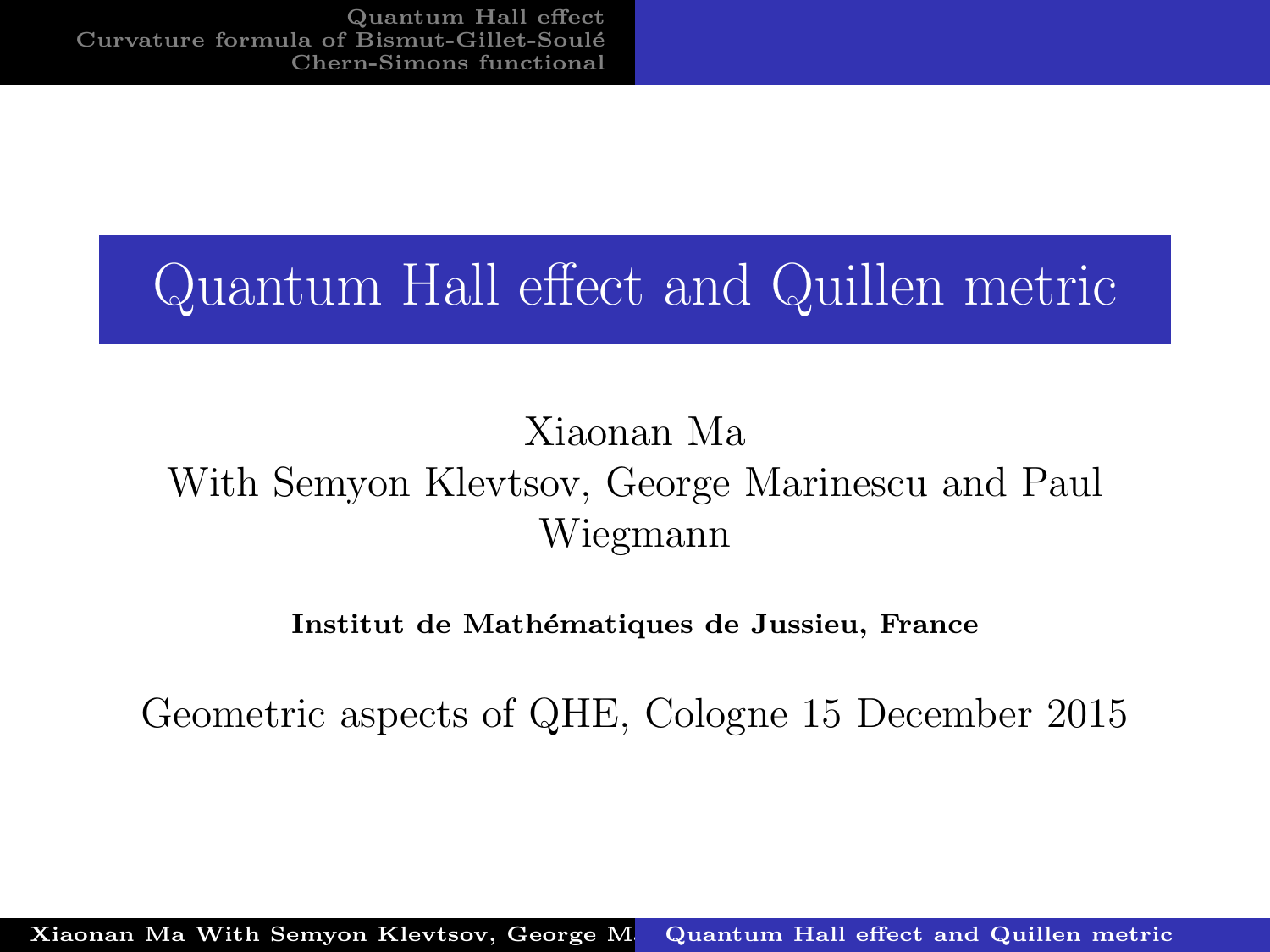[Quantum Hall effect](#page-2-0)

#### Curvature formula of Bismut-Gillet-Soulé

[Chern-Simons functional](#page-15-0)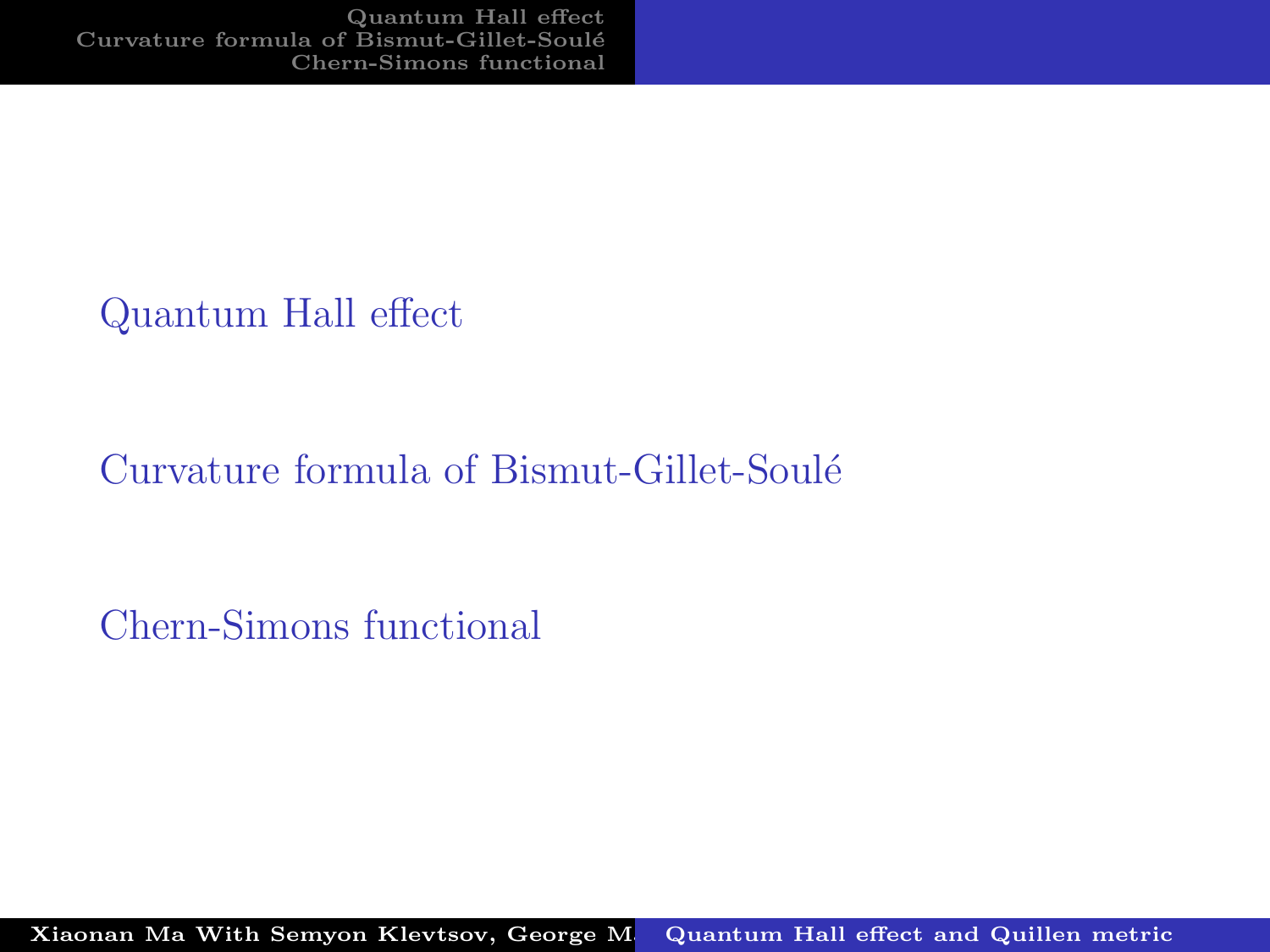# <span id="page-2-0"></span>Lowest Landau level

- $\triangleright$   $\Sigma$  compact (connected) Riemann surface,
- $\blacktriangleright$  L a holomorphic line bundle on  $\Sigma$ .  $L|_U \simeq U \times \mathbb{C}$ , transition functions are holomorphic.
- States on the lowest Landau level : basis of  $H^0(\Sigma, L)$ , space of holomorphic sections of  $L$  on  $\Sigma$ .  $H^0(\Sigma, L) = \{s \in C^\infty(\Sigma, L) : \overline{\partial}_L s = 0\}.$ Locally :  $\overline{\partial}_L(f\zeta) = \frac{\partial f}{\partial \overline{z}} \zeta d\overline{z}$ ,  $\zeta$  holomorphic frame of  $L|_U$ .
- $\triangleright$  collective wave function of free electrons on LLL : Integer quantum-Hall state  $\det(s_i(z_i))$ , here  $s_i$  a basis of  $H^0(\Sigma, L)$ . LLL is completed filled : N particles (fermions) at

position  $z_1, \cdots, z_N$ .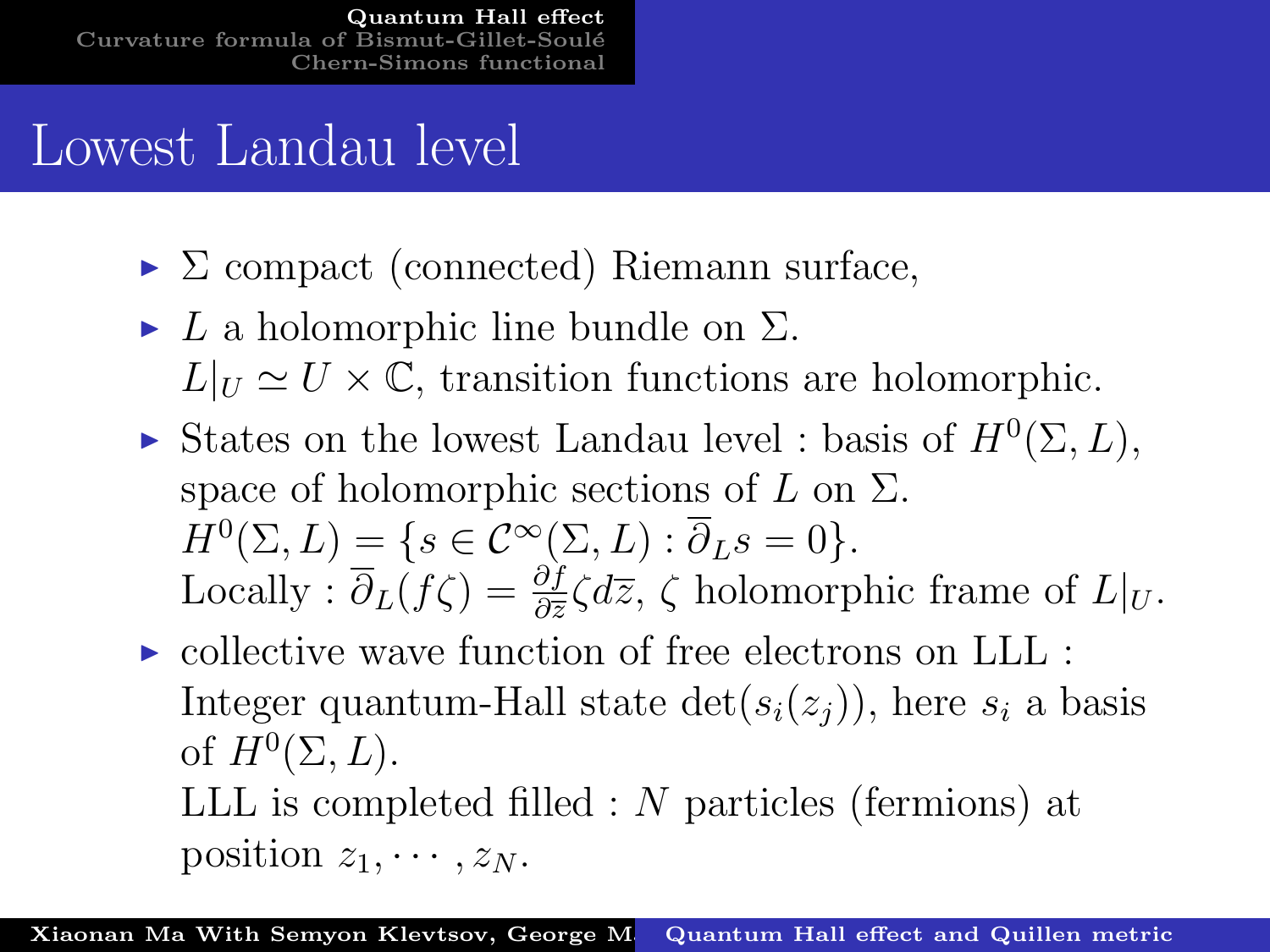[Quantum Hall effect](#page-2-0) Curvature formula of Bismut-Gillet-Soulé [Chern-Simons functional](#page-15-0)

#### Lowest Landau level II

- Example :  $\mathscr{O}(1)$  hyperplane line bundle on  $\Sigma = \mathbb{CP}^1$ .  $\mathscr{O}(-1) = \{([z], \xi) \in \mathbb{CP}^1 \times \mathbb{C}^2 : \xi \in [z] \}.$
- $\blacktriangleright$  {f ∈  $\mathbb{C}[z]$  : grad  $f \le k$ }  $\cong$  { $q \in \mathbb{C}[z_0, z_1]$  : grad  $q = k$ }  $\cong H^0(\mathbb{P}^1,\mathcal{O}(k))$
- ► det $(s_i(z_j)) = \prod_{0 \le i \le j \le k} (z_j z_i),$
- ► If  $L|_U \simeq U \times \mathbb{C}$ ,  $|1|^2_{h^L} = e^{-2\phi}$ , then Laughlin state :  $|\det(s_i(z_j))|^2 = \prod_{0 \le i \le j \le k} |z_j - z_i|^2 \prod_j e^{-2\phi(z_j)}$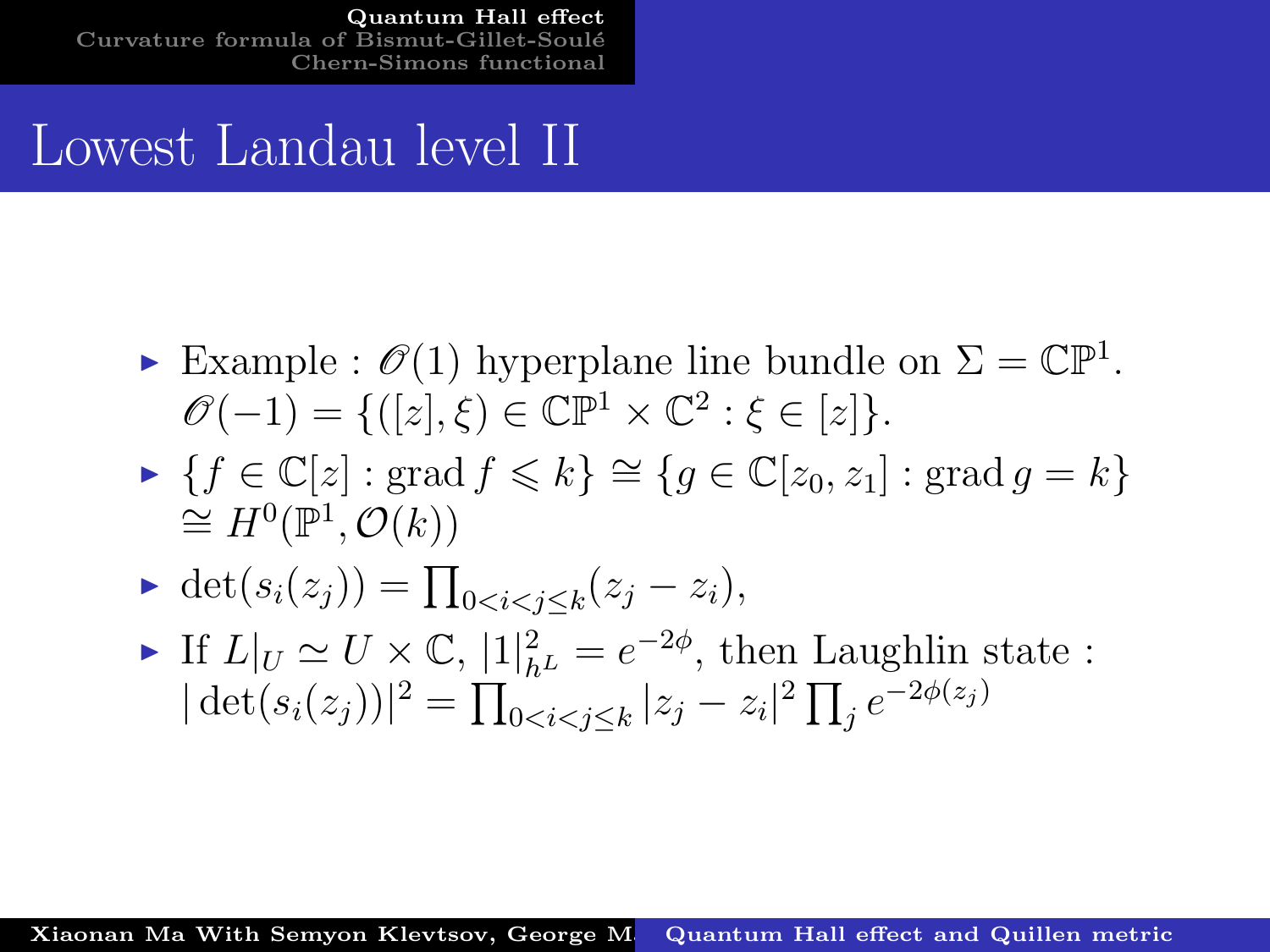[Quantum Hall effect](#page-2-0) Curvature formula of Bismut-Gil [Chern-Simons functional](#page-15-0)

#### Riemann-Roch Theorem

- $\triangleright$   $\Sigma$  compact Riemann surface with genus **g**.
- ►  $|1|_{h^L}^2 = e^{-2\phi}$  on  $L|_U$ . (Magnetic field) : Curvature of Chern connection  $\nabla^L$ :

$$
R^L = (\nabla^L)^2 = 2\partial\overline{\partial}\phi.
$$

Global (1, 1)-form on  $\Sigma$ , even  $\phi$  is only defined on U.

- $\blacktriangleright$  degre of  $L : \text{deg } L := \int_{\Sigma}$  $\frac{i}{2\pi}R^L \in \mathbb{Z}$ .  $K := T^{*(1,0)}\Sigma$  canonical line bundle on  $\Sigma$ .
- $\blacktriangleright$  Riemann-Roch Theorem :

$$
\dim H^0(\Sigma, L) - \dim H^0(\Sigma, L^* \otimes K) = \deg L + 1 - \mathbf{g}.
$$

If 
$$
\deg L > \deg K = 2g - 2
$$
, then  $H^0(\Sigma, L^* \otimes K) = 0$ .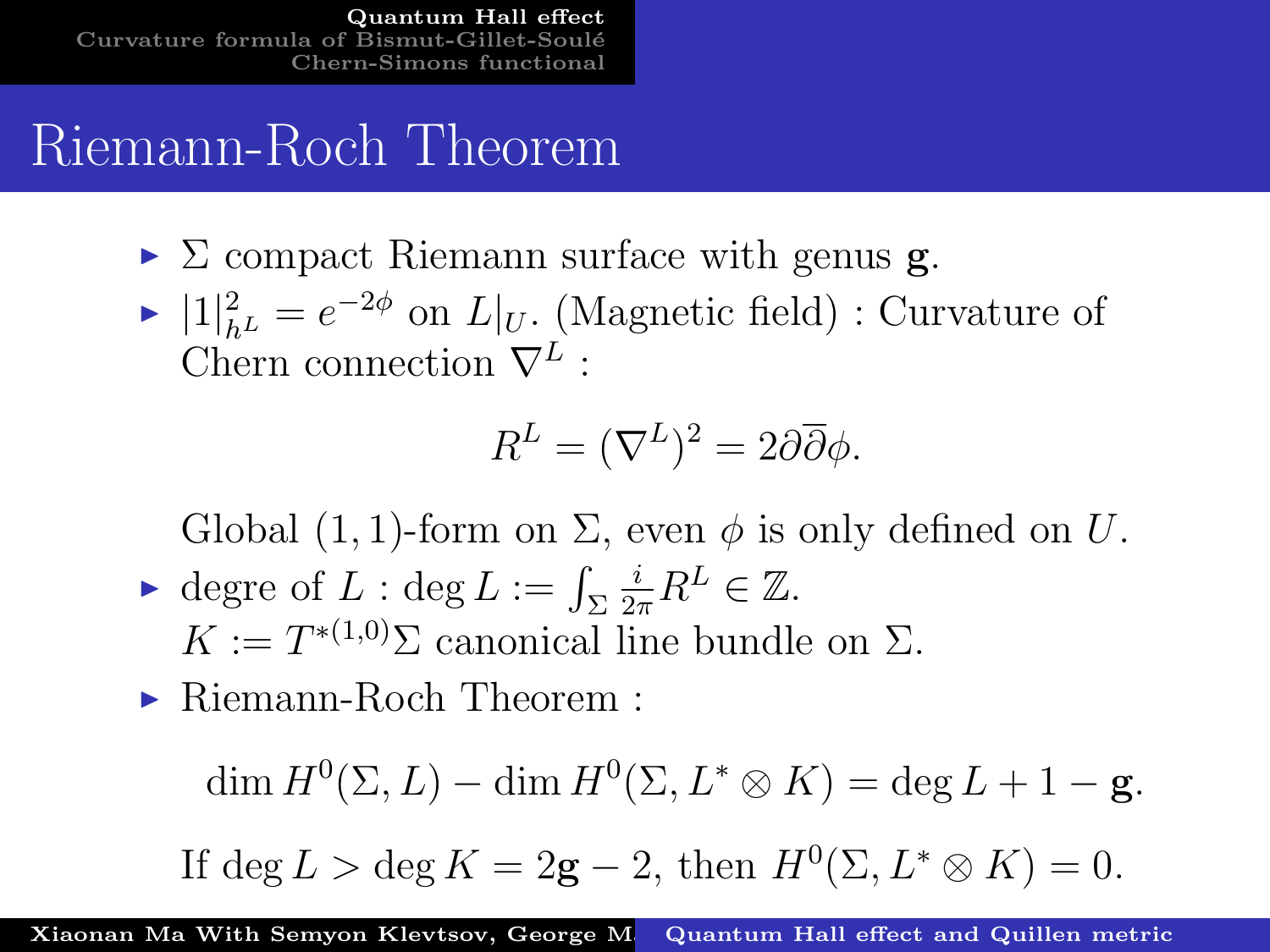## Generating functional

 $\blacktriangleright$  ( $\Sigma$ , q) compact Riemann surface with genus **g**.  $(L, h)$  Hertimiam holomorphic line bundle over  $\Sigma$ .  $\blacktriangleright$   $s_i$  basis of  $H^0(\Sigma, L)$ , Hermitian norm of  $\frac{1}{N!} \det(s_i(z_j))$ 

$$
|\Psi(z_1,\ldots,z_N)|^2 := \frac{1}{N!} |\det s_j(z_l)|^2 \prod_{j=1}^N h(z_j,\bar{z}_j).
$$

(measure on configuration of  $N$  points.)

 $\blacktriangleright$  partition function is

$$
Z = \frac{1}{(2\pi)^N N!} \int_{\Sigma^N} |\det s_i(z_j)|^2 \prod_{j=1}^N h(z_j, \bar{z}_j) \sqrt{g} d^2 z_j,
$$

and log Z is called the generating functional.

Xiaonan Ma With Semyon Klevtsov, George M. [Quantum Hall effect and Quillen metric](#page-0-0)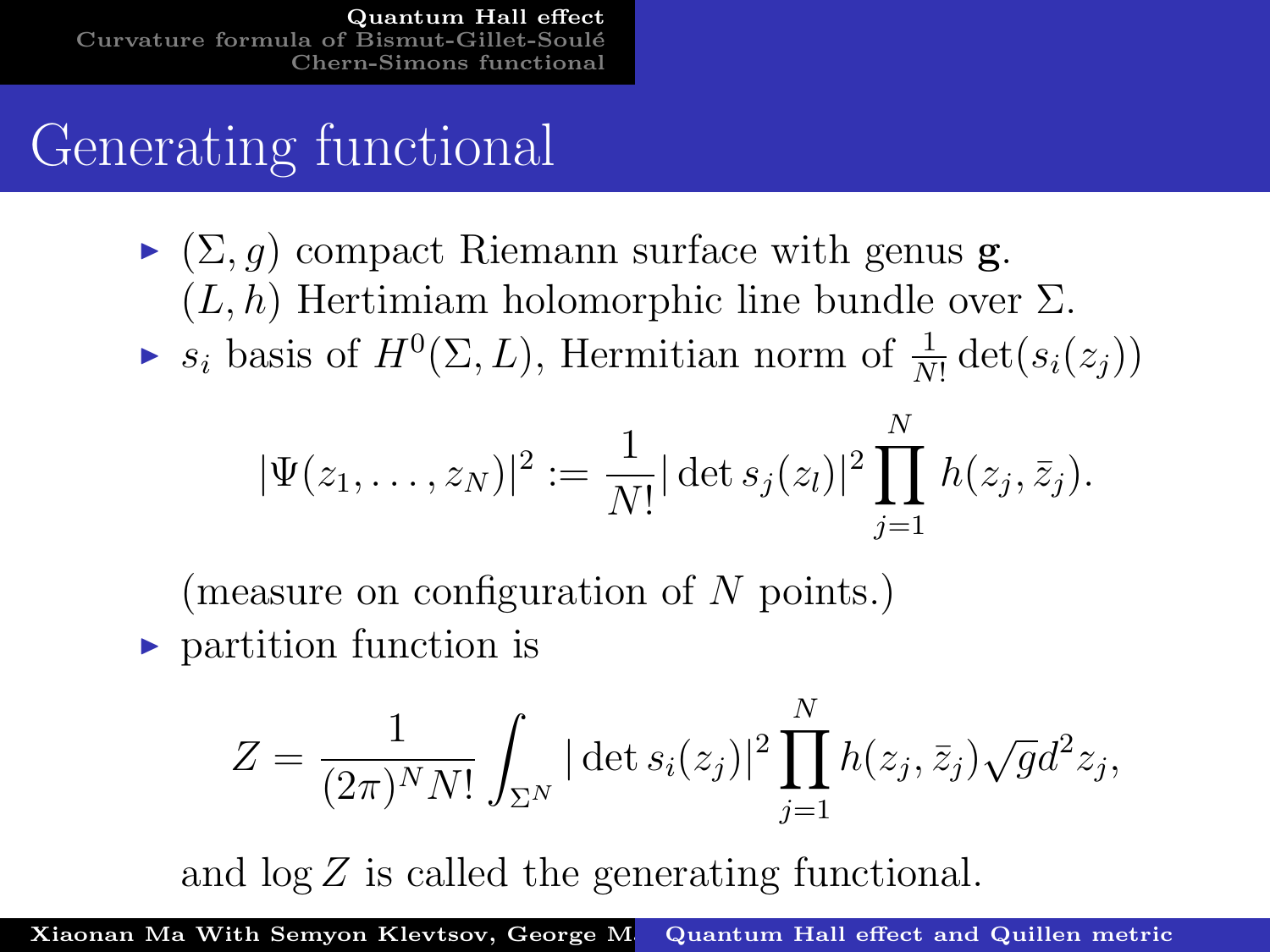[Quantum Hall effect](#page-2-0) Curvature formula of Bismut-Gillet-[Chern-Simons functional](#page-15-0)

#### Quillen metric

 $\blacktriangleright$  determinantal formula :

$$
Z = \det \frac{1}{2\pi} \int_{\Sigma} \bar{s}_j(\bar{z}) s_l(z) h \sqrt{g} d^2 z = \det \langle s_j, s_l \rangle.
$$

 $\log Z - \log Z_0$  independ. choice of basis in  $H^0(\Sigma, L)$ .  $\triangleright$  Kodaira Laplacian :

$$
\Delta_{\mathcal{L}} = 2\overline{\partial}_{\mathcal{L}}^*\overline{\partial}_{\mathcal{L}} : \mathcal{C}^{\infty}(\Sigma, L) \to \mathcal{C}^{\infty}(\Sigma, L).
$$

 $\triangleright$  regularized spectral determinant :

$$
\det' \Delta_{\mathcal{L}} = \exp(-\zeta'(0)), \quad \zeta(s) = \sum_{0 \neq \lambda \in spec(\Delta_{\mathcal{L}})} \lambda^{-s}
$$

For deg  $L > 2(g - 1)$ , Quillen metric on det  $H^0(\Sigma, L)$ :

$$
||s_1 \wedge \cdots \wedge s_N||^2 = \frac{\det \langle s_j, s_l \rangle}{\det' \Delta_{\mathcal{L}}} = \frac{Z}{\det' \Delta_{\mathcal{L}}},
$$

Xiaonan Ma With Semyon Klevtsov, George M. [Quantum Hall effect and Quillen metric](#page-0-0)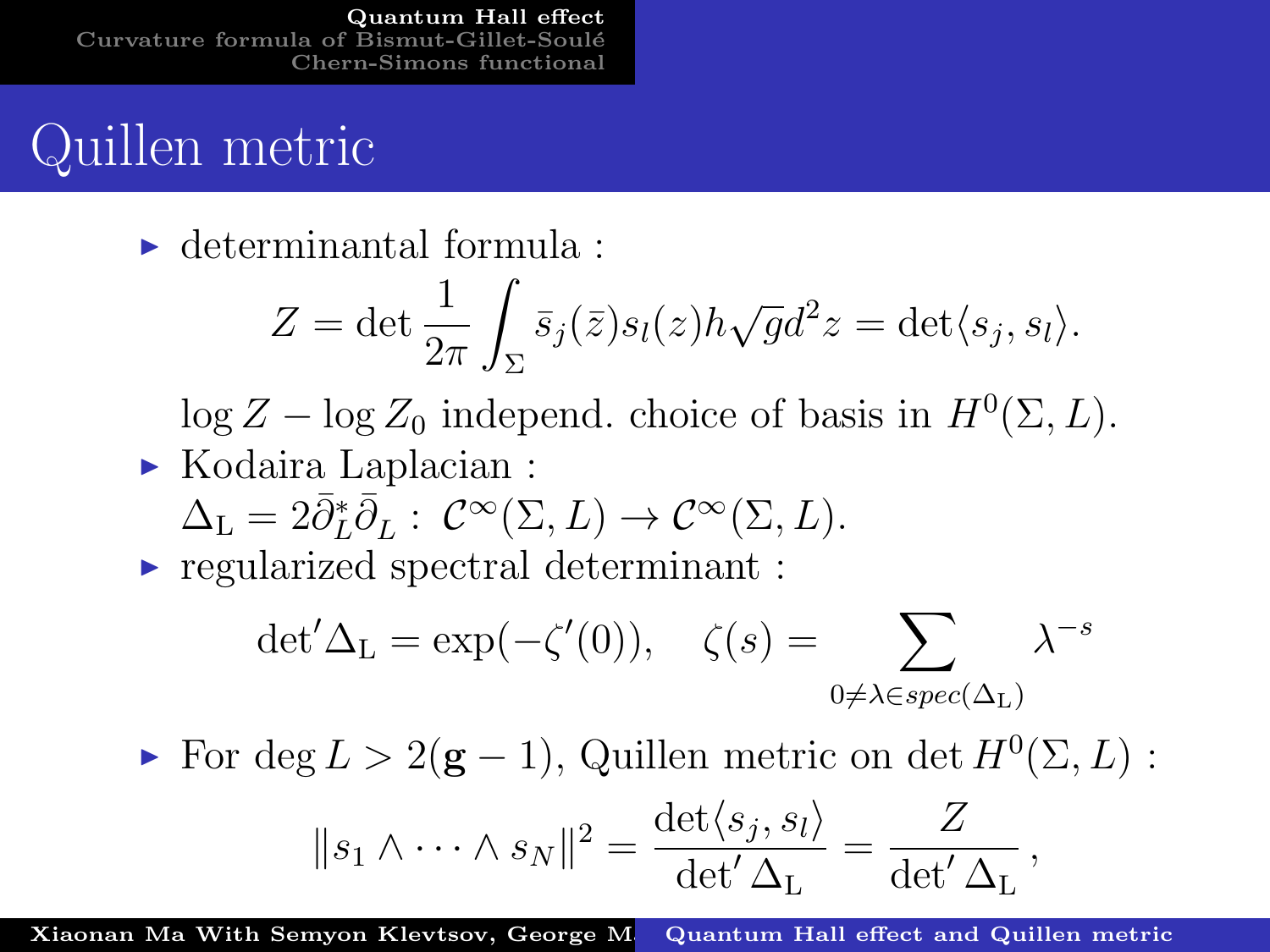# <span id="page-7-0"></span>Dolbeault complex

- $\blacktriangleright$  X compact complex manifold,  $n = \dim X$ .
- $\triangleright$  E a holomorphic vector bundle on X.
- $\blacktriangleright \ \overline{\partial}_E : \Omega^{0,q}(X,E) := \mathcal{C}^\infty(X,\Lambda^q(T^{*(0,1)}X)\otimes E) \to$  $\Omega^{0,q+1}(X, E)$  the Dolbeault operator :

$$
\overline{\partial}_E(\sum_j \alpha_j \xi_j) = \sum_j (\overline{\partial} \alpha_j) \xi_j.
$$

 $\xi_j$  local holomorphic frame of E, and  $\alpha_j \in \Omega^{0,q}(X)$ .

$$
(\overline{\partial}_E)^2 = 0.
$$

Dolbeault cohomology of X with values in  $E$ :  $H^q(X, E) := H^{(0,q)}(X, E) := \ker( \overline{\partial}_E|_{\Omega^{0,q}}) / \operatorname{Im}(\overline{\partial}_E|_{\Omega^{0,q-1}}).$ Determinant line  $\lambda(E) = \otimes_j (\det H^j(X, E))^{(-1)^j}$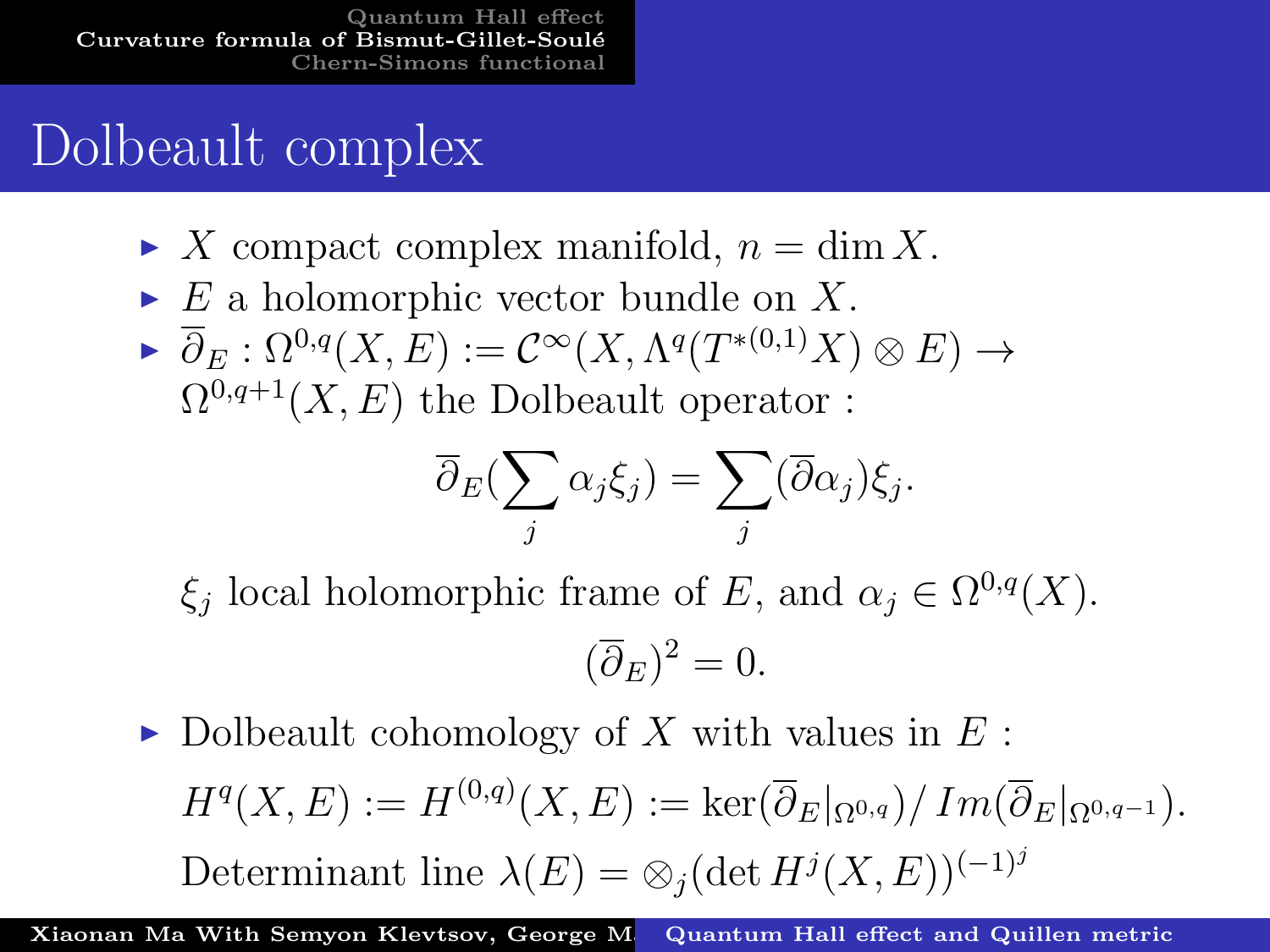[Quantum Hall effect](#page-2-0) [Curvature formula of Bismut-Gillet-Soul´e](#page-7-0) [Chern-Simons functional](#page-15-0)

### Quillen metric

\n- $$
D = \overline{\partial}_E + \overline{\partial}_E^*
$$
. ( $\sqrt{2}D = \text{Dirac operator}$ ) Hodge Theory :  $H^{\bullet}(X, E) \simeq \text{Ker } D$ .
\n- $\zeta(s) = -\frac{\partial}{\partial s} \sum_q (-1)^q q \text{Tr}[(\left(D^2|_{\Omega^{0,q}})' \right)^{-s}].$   $T = \exp(\frac{\partial \zeta}{\partial s}(0))$  Ray-Singer analytic torsion (1973).
\n

- ► Quillen metric  $|| \t ||_{\lambda(E)} := || \t ||_{\lambda(E)}^{L^2} \exp(\frac{\partial \zeta}{\partial s}(0))$
- $\triangleright$  Bismut-Gillet-Soulé anomaly formula (1988) :  $g_0^X, g_1^X$  Kähler metrics,  $h_0^E, h_1^E$  Hermitian metrics on E

$$
\log \left( \frac{\| \quad \|_{\lambda(E),0}}{\| \quad \|_{\lambda(E),1}} \right)^2 = \int_X \widetilde{\mathrm{Td}}(g_0^X, g_1^X) \mathrm{ch}(E, h_0^E) + \mathrm{Td}(TX, g_1^X) \widetilde{\mathrm{ch}}(h_0^E, h_1^E).
$$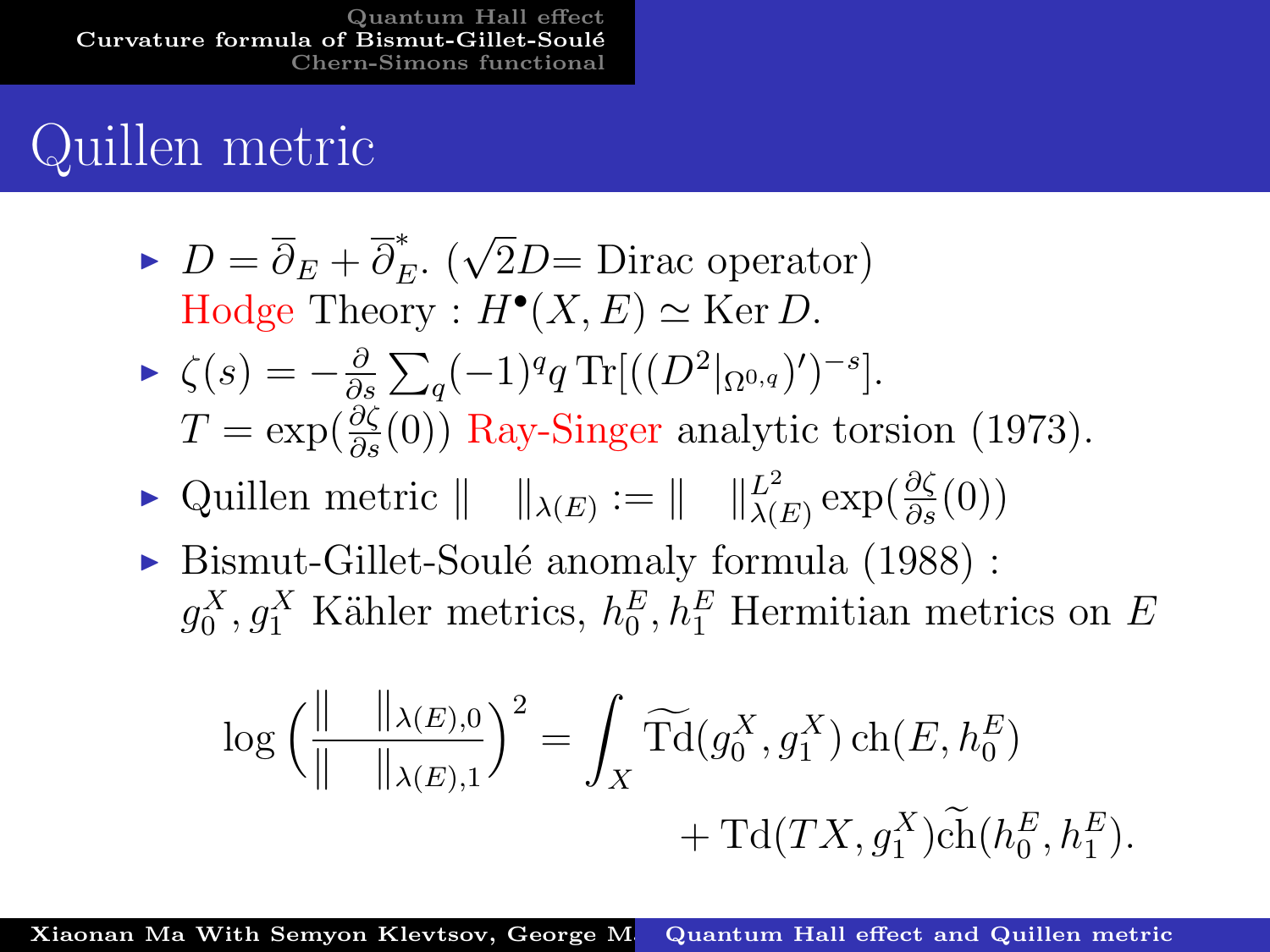[Quantum Hall effect](#page-2-0) [Curvature formula of Bismut-Gillet-Soul´e](#page-7-0) Chern-Simons function

# Determinant line bundle of cohomology

- $\blacktriangleright$  W, S compact complex manifolds.  $\pi: W \to S$  holomorphic submersion with compact fiber X.
- $\triangleright E$  a holomorphic vector bundle on W.
- $\blacktriangleright \lambda(E)_b = \otimes_j (\det H^j(X_b, E|_{X_b}))^{(-1)^j}, b \in S.$ Grothendieck-Knusden-Mumford :  $\lambda(E)$  holomorphic line bundle on S, (algebraic construction)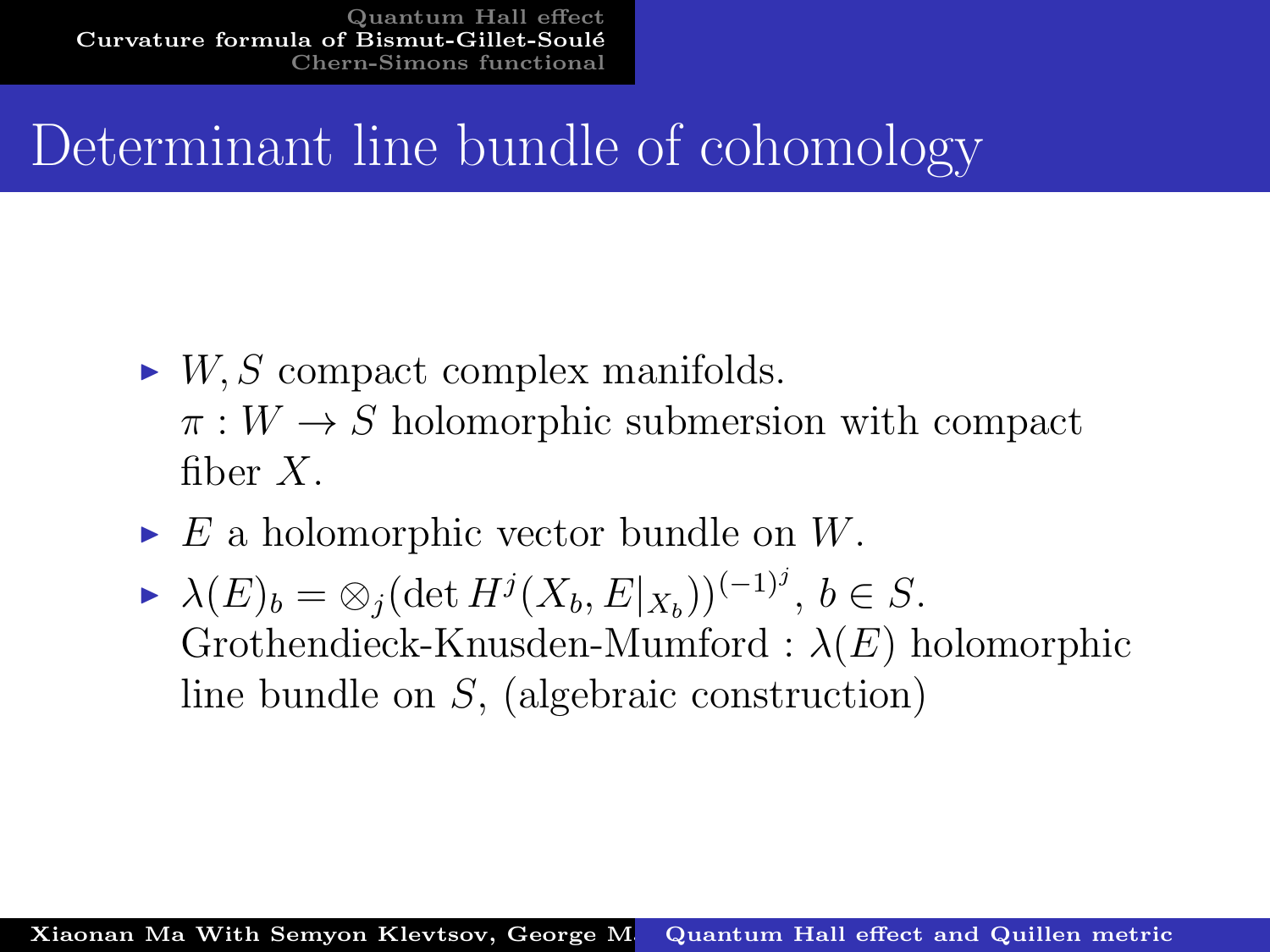### Curvature formula of Bismut-Gillet-Soulé

- ► Bismut-Gillet-Soulé (1988) : Assume that  $π : W \rightarrow S$ is locally Kähler, i.e., for any local chart  $U \subset S$ , there is a Kähler form on  $\pi^{-1}(U)$ . Then
- $\blacktriangleright \parallel \ \ \parallel_{\lambda(E)} := \parallel \ \ \parallel_{\lambda(E)}^{L^2} \exp(\frac{\partial \zeta}{\partial s}(0))$  is smooth metric on  $\lambda(E) = \otimes_j (\det H^j(X, E|_X))^{(-1)^j}$  over S.
- $\triangleright$  Curvature Ω of Chern connection on  $(\lambda(E), \|\ \|_{\lambda(E)})$

$$
\Omega = -2\pi i \left\{ \int_{W|S} \left[ \text{ch}(E, h^E) \operatorname{Td}(TW|S, h^{TW|S}) \right] \right\}^{(1,1)}.
$$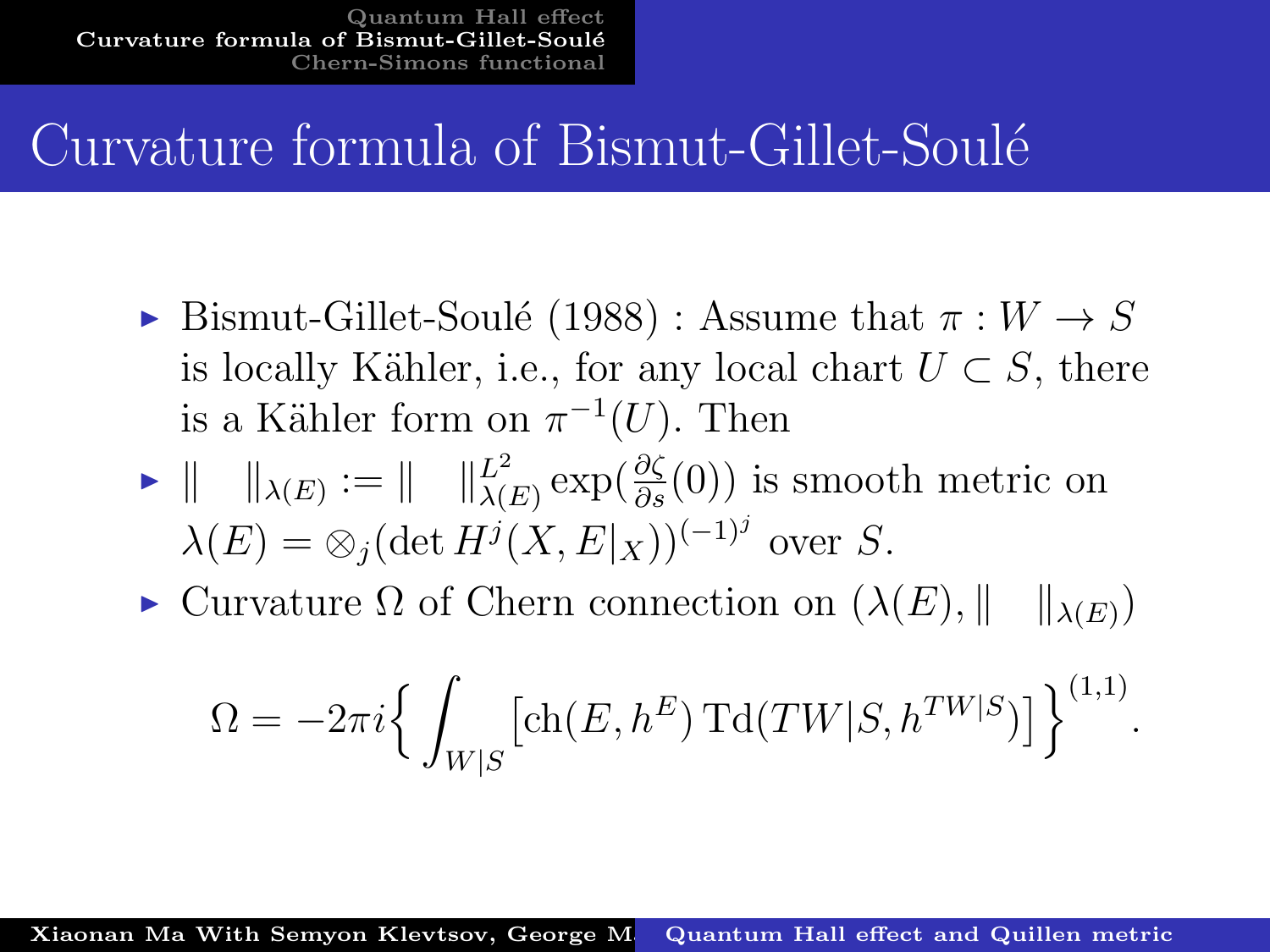[Quantum Hall effect](#page-2-0) [Curvature formula of Bismut-Gillet-Soul´e](#page-7-0) [Chern-Simons functional](#page-15-0)

#### Chern class

I

 $\blacktriangleright$  h<sup>E</sup> Hermitian metric on E,  $\nabla^E$  Chern (holomorphic and Hermitian) connection on  $(E, h^E)$ , its curvature  $R^{E} = (\nabla^{E})^{2} \in \Omega^{(1,1)}(W, \text{End}(E)).$ 

$$
\mathrm{Td}(E, h^E) = \det \left( \frac{R^E / 2\pi i}{e^{R^E / 2\pi i} - 1} \right),
$$
  
 
$$
\mathrm{ch}(E, h^E) = \mathrm{Tr} \left[ e^{-R^E / 2\pi i} \right].
$$

They are closed forms in  $\bigoplus_{q} \Omega^{(q,q)}(W)$ .  $\blacktriangleright$  Td(E) :=  $[\text{Td}(E, h^E)]$ , ch(E) :=  $[\text{ch}(E, h^E)] \in$  $\oplus_q H_{dR}^q(W)$  do not depend on  $h^E$ . Td $(E)$  Todd class of  $E$ , ch(E) Chern class of E.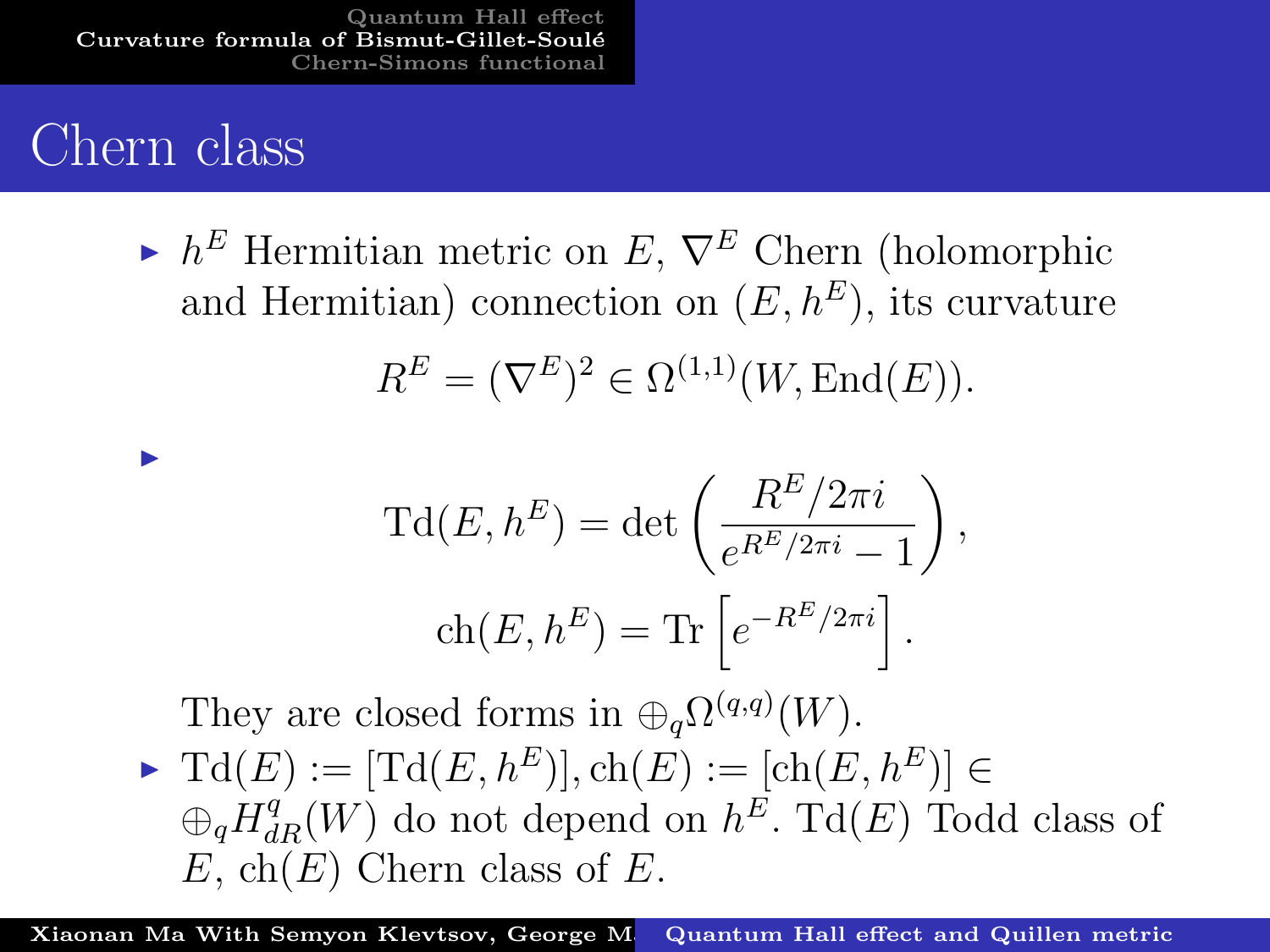[Quantum Hall effect](#page-2-0) Curvature formula of Bismut-Gillet-Soulé [Chern-Simons functional](#page-15-0)

#### Bott-Chern class

- $\blacktriangleright$   $h_0^E$ ,  $h_1^E$  Hermitian metrics on E,
- ►  $\exists$  unique classes  $\mathrm{Td}(h_0^E, h_1^E)$ , ch $(h_0^E, h_1^E)$  $\in \bigoplus_{q} \Omega^{(q,q)}(W)/\mathrm{Im}\partial + \mathrm{Im}\bar{\partial}$  s. t.

$$
\frac{i\partial\bar{\partial}}{2\pi}\widetilde{\mathrm{Td}}(h_0^E, h_1^E) = \mathrm{Td}(E, h_0^E) - \mathrm{Td}(E, h_1^E),
$$

$$
\frac{i\partial\bar\partial}{2\pi} \tilde{\text{ch}}(h^E_0,h^E_1)=\text{ch}(E,h^E_0)-\text{ch}(E,h^E_1).
$$

Let  $h_t^E$  a path of metrics, then

$$
\tilde{\text{ch}}(h^E_0,h^E_1):=\int_0^1\text{Tr}\,\Big[(h^E_t)^{-1}\frac{\partial h^E_t}{\partial t}\exp\Big(\frac{iR^E_t}{2\pi}\Big)\Big]dt.
$$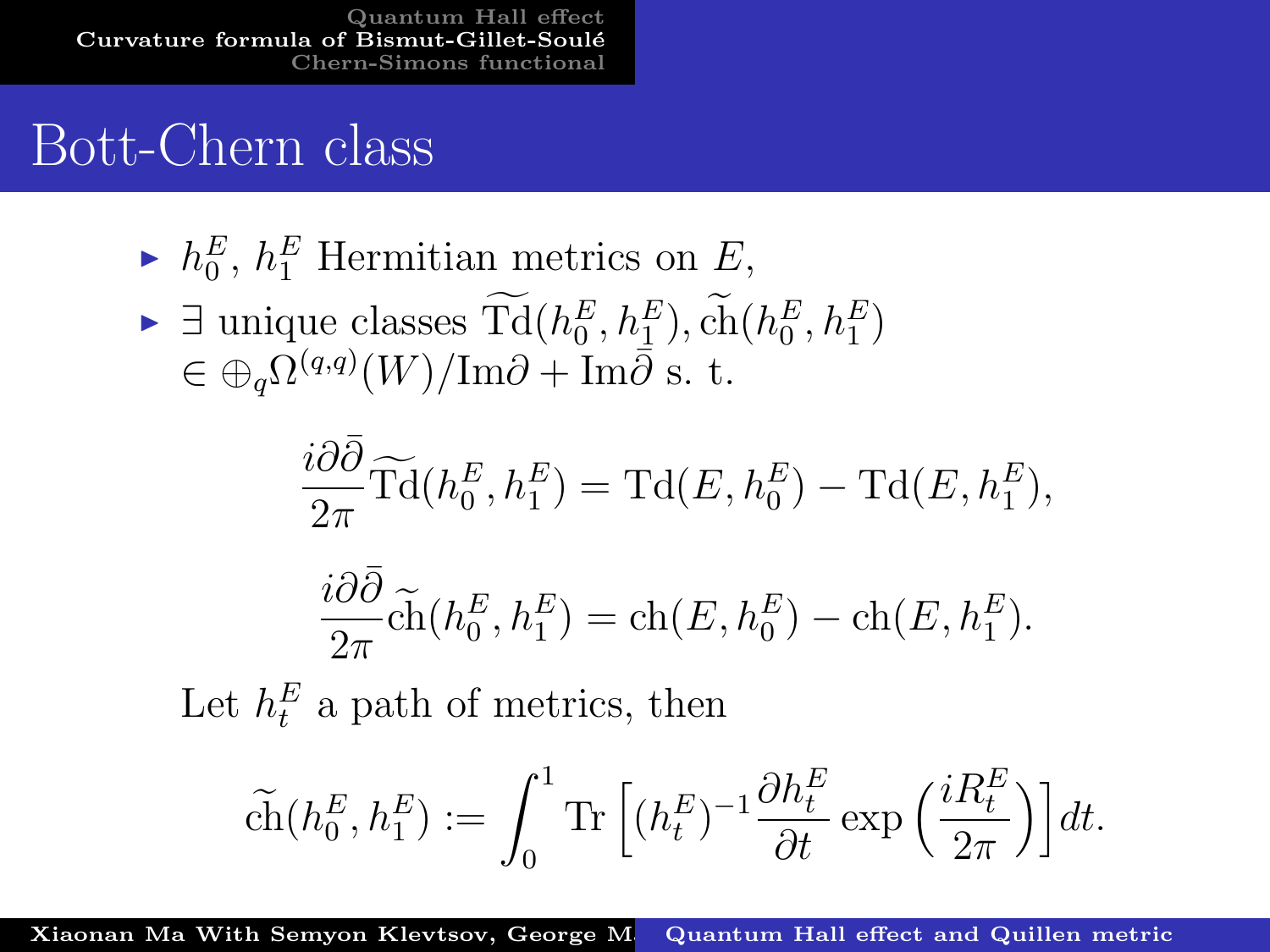# ıillen

- $\triangleright$  Quillen's result (1985) : E smooth complex vector bundle over a compact Riemann surface Σ. A holomorphic structure on  $E$  is affine space w.r.t.  $\Omega^{0,1}(\Sigma,\text{End}(E)).$  Curvature formula for  $W = \Sigma \times A \rightarrow S = A$
- $\blacktriangleright$  Physics : Belavin-Knizhnik (1986)
	- Avron-Seiler-Zograf 1994 and 1995 ! first noticed relation of adiabatic transport in QHE and Quillen theory
	- Levay 1997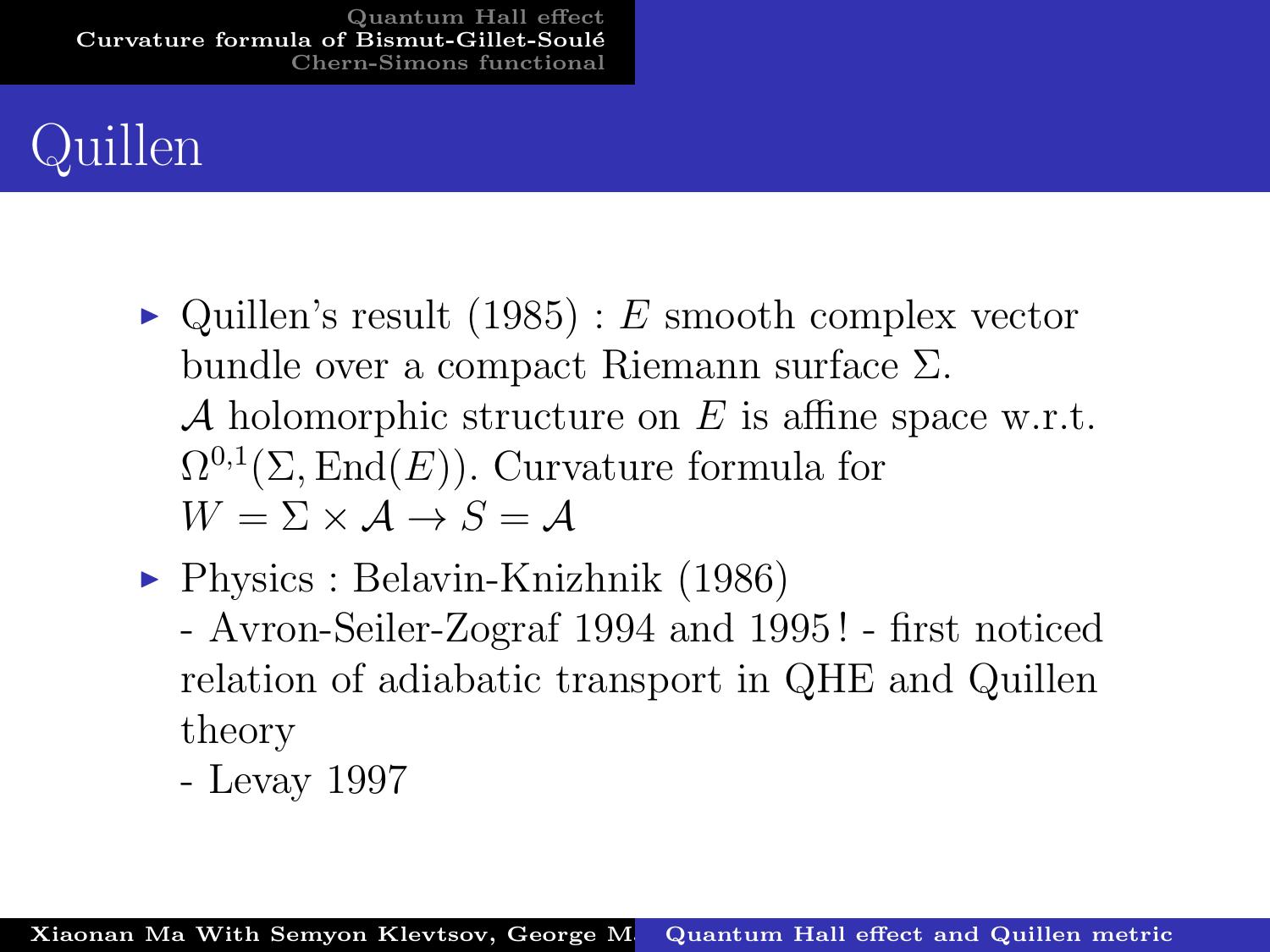[Quantum Hall effect](#page-2-0) [Curvature formula of Bismut-Gillet-Soul´e](#page-7-0) [Chern-Simons functional](#page-15-0)

# Torus : Ray-Singer (1973)

- $\triangleright \Sigma = \mathbb{C}/\Gamma$  torus,  $\Gamma = lattice\{1, \tau\}, \tau \in \mathbb{H}$  upper half-plane.
	- $E = \mathbb{C}$  trivial smooth line bundle on  $\Sigma$ .
- ightharpoontenance holomorphic structure on E parametrized by

$$
Jac(\Sigma) = \{ \chi : \pi_1(\Sigma) = \Gamma \to S^1 :
$$
  
\n
$$
\chi(m\tau + n) = e^{2\pi i (mu + n\tau)}, 0 \le u, v < 1 \}.
$$
  
\n• If  $u \ne 0$  or  $v \ne 0$ , then  $H^0(\Sigma, E_\chi) = 0$ ,  
\n
$$
T = \left| e^{\pi i v^2 \tau} \frac{\theta_1(u - \tau v, \tau)}{\eta(\tau)} \right|.
$$
  
\nIf  $u = v = 0$ , then  $H^0(\Sigma, E_\chi) = \mathbb{C}$ ,  
\n
$$
T = (\text{Im}\tau) \left| \eta(\tau) \right|^2.
$$

Xiaonan Ma With Semyon Klevtsov, George M.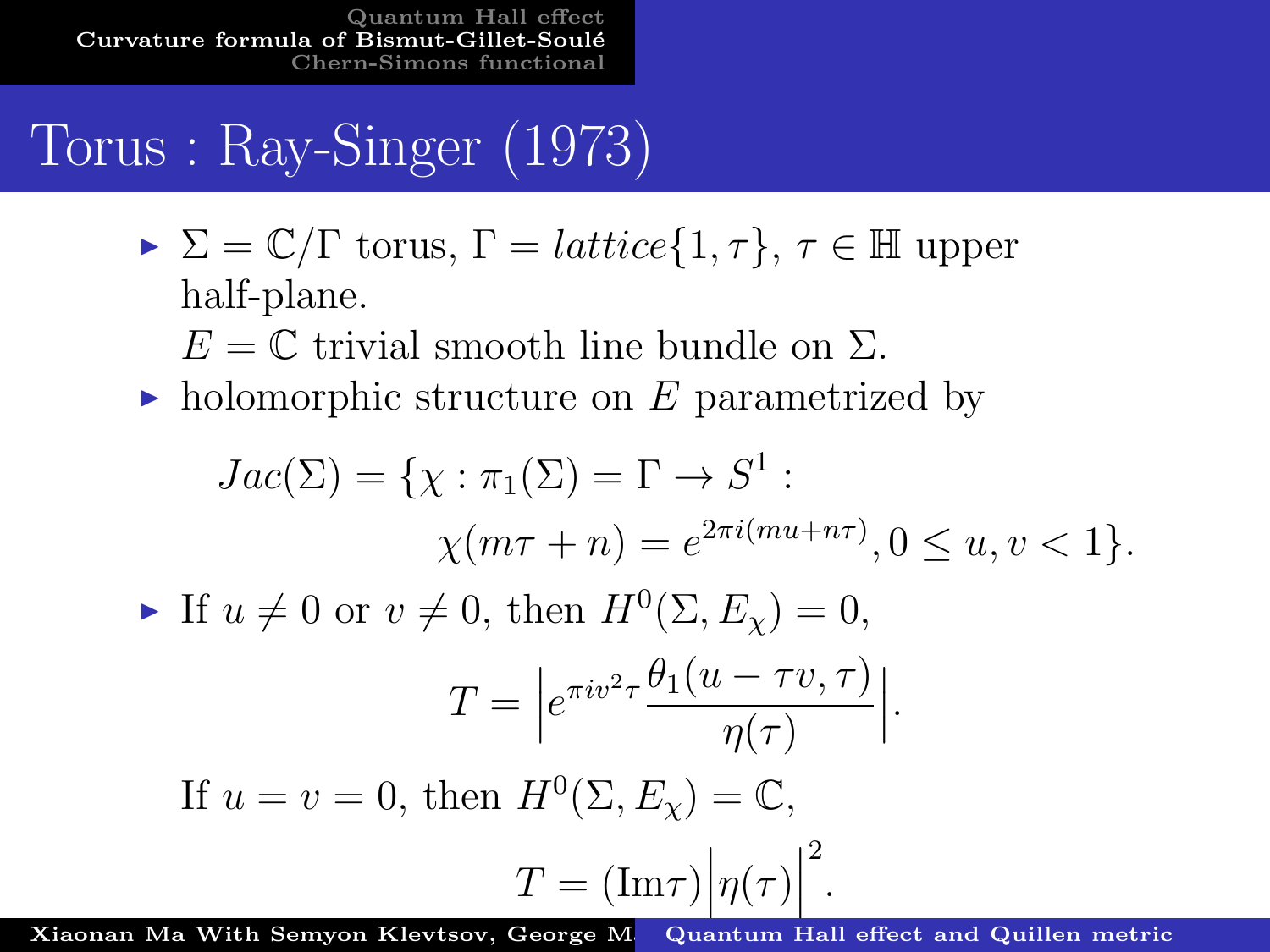# <span id="page-15-0"></span>Universal line bundle

 $\triangleright$   $\Sigma$  compact oriented surface of genus **g**.

$$
Y = \mathcal{M}_{\mathbf{g}} \times \text{Jac}(\Sigma).
$$

- $\Sigma_b$  the Riemann surface at  $b \in \mathcal{M}_{\sigma}$ .
- $X =$  union of all  $\Sigma_b \times Jac(\Sigma_b)$  over  $\mathcal{M}_{g}$  (universal curve),

 $\sigma: X \to Y$  natural holomorphic projection of complex manifolds.

- $\triangleright$  Observation :  $\sigma$  :  $X \to Y$  is a Kähler fibration! We can apply Bismut-Gillet Soulé curvature formula.
- If L universal line bundle of deg  $L|_{\Sigma} = 1$  over X,  $K = T^{*(1,0)}\Sigma$  universal canonical line bundle over X. For  $k > 0, s \in \frac{1}{2}$  $\frac{1}{2}\mathbb{Z}, E = L^k \otimes K^s$  hol. line bundle on X.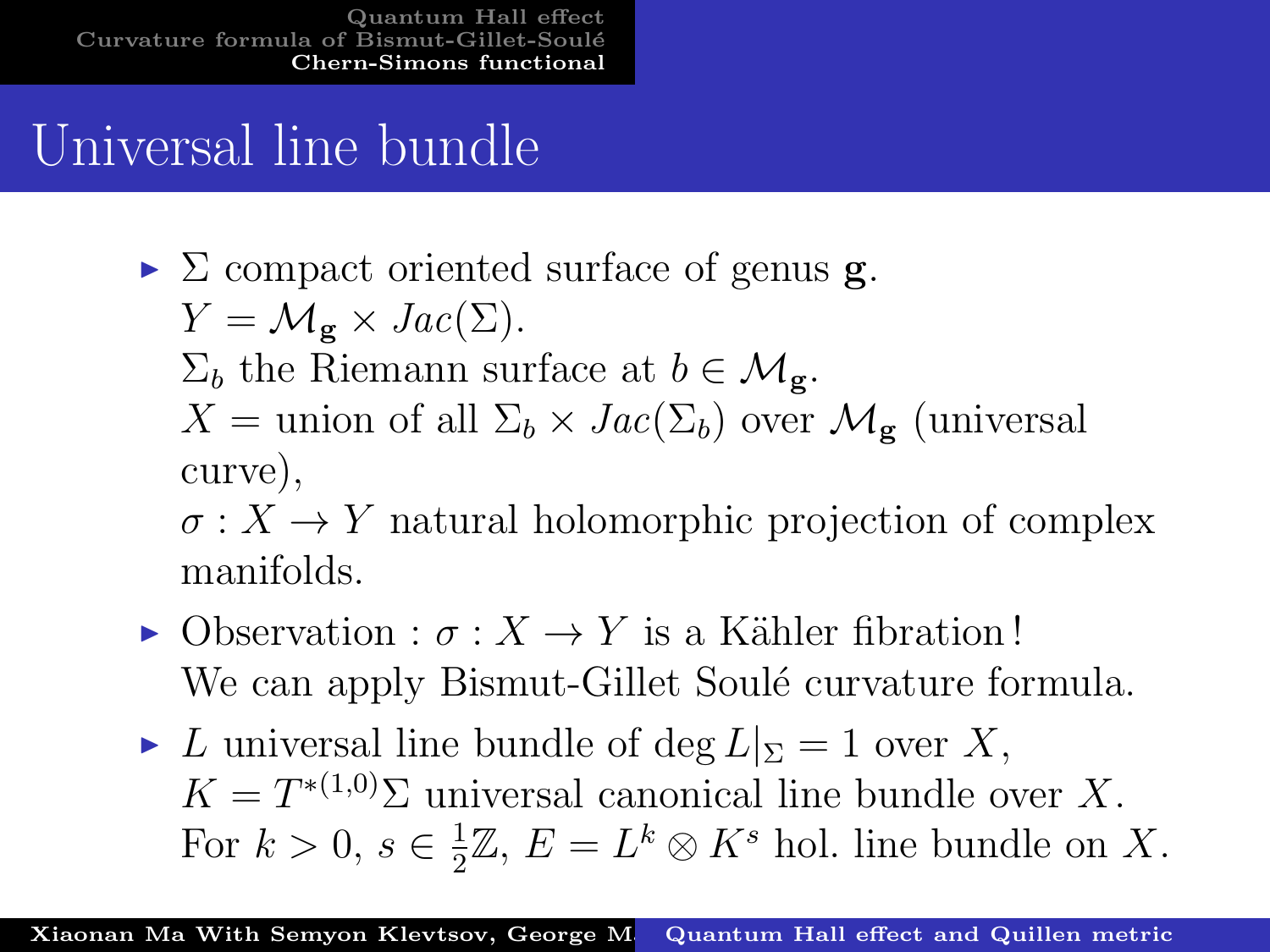[Quantum Hall effect](#page-2-0) Curvature formula of Bismut-Gillet-Soult-Soult-Soulter-Soulter-Soulter-Soulter-Soulter-Soulter-Soulter-Soulter-[Chern-Simons functional](#page-15-0)

## BGS curvature formula

- Assume  $k + 2(g 1)(s 1) > 0$ . Then  $\mathcal{L} = \det H^0(\Sigma, L^k \otimes K^s)$  hol. line bundle over Y.
- $\blacktriangleright$   $g^{\Sigma}, h^{L}$  any metrics on  $T^{(1,0)}\Sigma, L$ .
- $\blacktriangleright$  BGS curvature formula :  $F = R^{L^k}$ ,

$$
\begin{split} \Omega^{\mathcal{L}} &= \frac{i}{4\pi} \int_{X|Y} \Big[ \mathbf{F} \wedge \mathbf{F} + (1-2s) \, \mathbf{F} \wedge \mathbf{R}^{TX|Y} \\ & \quad + \left( \frac{(1-2s)^2}{4} - \frac{1}{12} \right) \, \mathbf{R}^{TX|Y} \wedge \mathbf{R}^{TX|Y} \Big]. \end{split}
$$